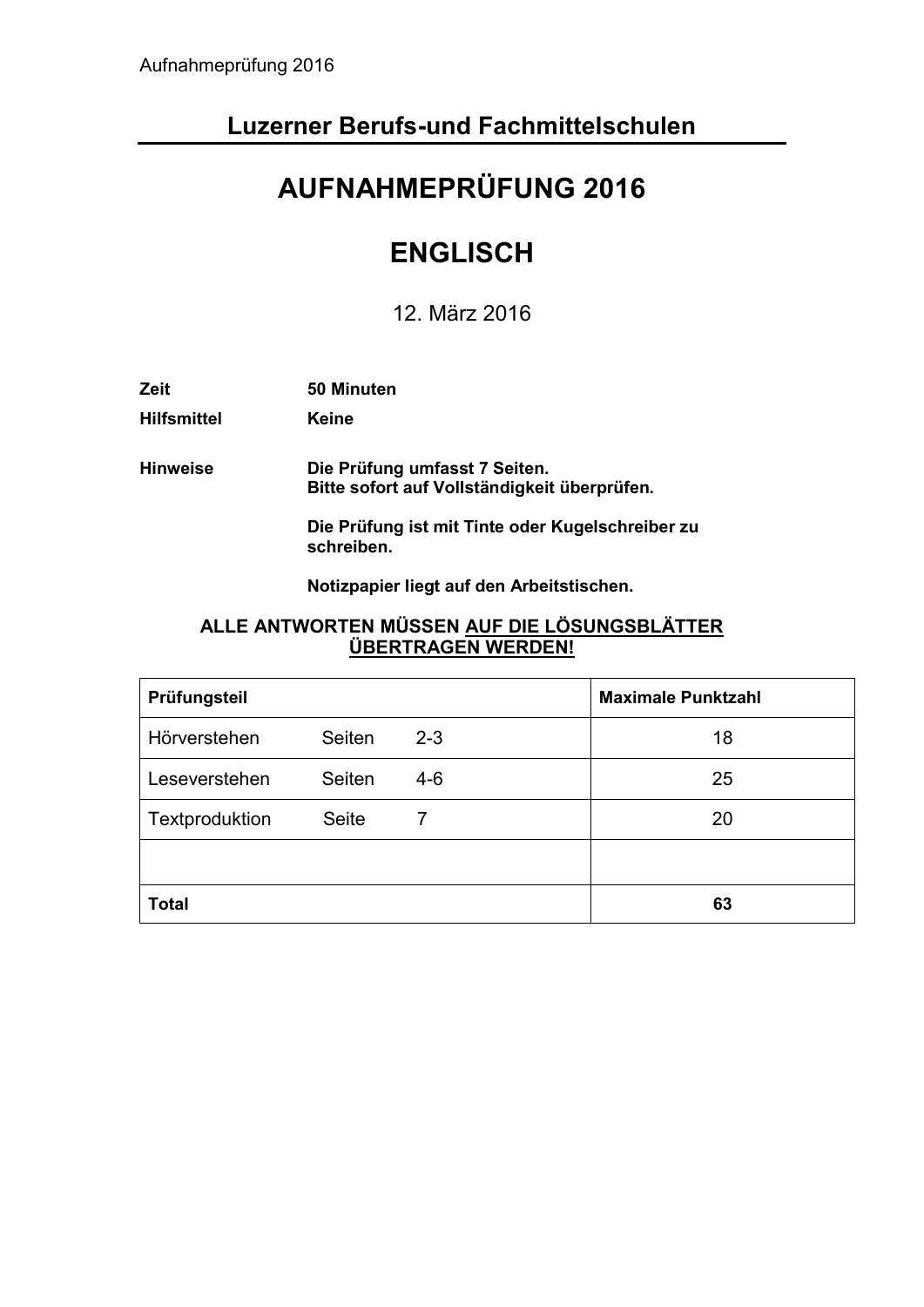# **LISTENING 18 points**

### **You will hear each recording twice. There will be a pause before each part to allow you to look through the questions.**

# *Part 1 (12 points, 2 points for each correct answer)*

Look at the six sentences for this part. You will hear a conversation between a man, Ben, and a woman, Lucy, about football. Decide if each sentence is correct or incorrect. If it is correct, put a tick  $(\sqrt{})$  in the box under A for YES. If it is not correct, put a tick  $(\sqrt{})$  in the box under B for NO.

- 1. Ben and Lucy both enjoy seeing and playing football.
- 2. Lucy thinks Ben is a weak player.
- 3. Ben does not like all of the training session.
- 4. Lucy's favourite team is Manchester United.
- 5. Ben believes that football grounds are safe.
- 6. In the end they decide to go to a match together.

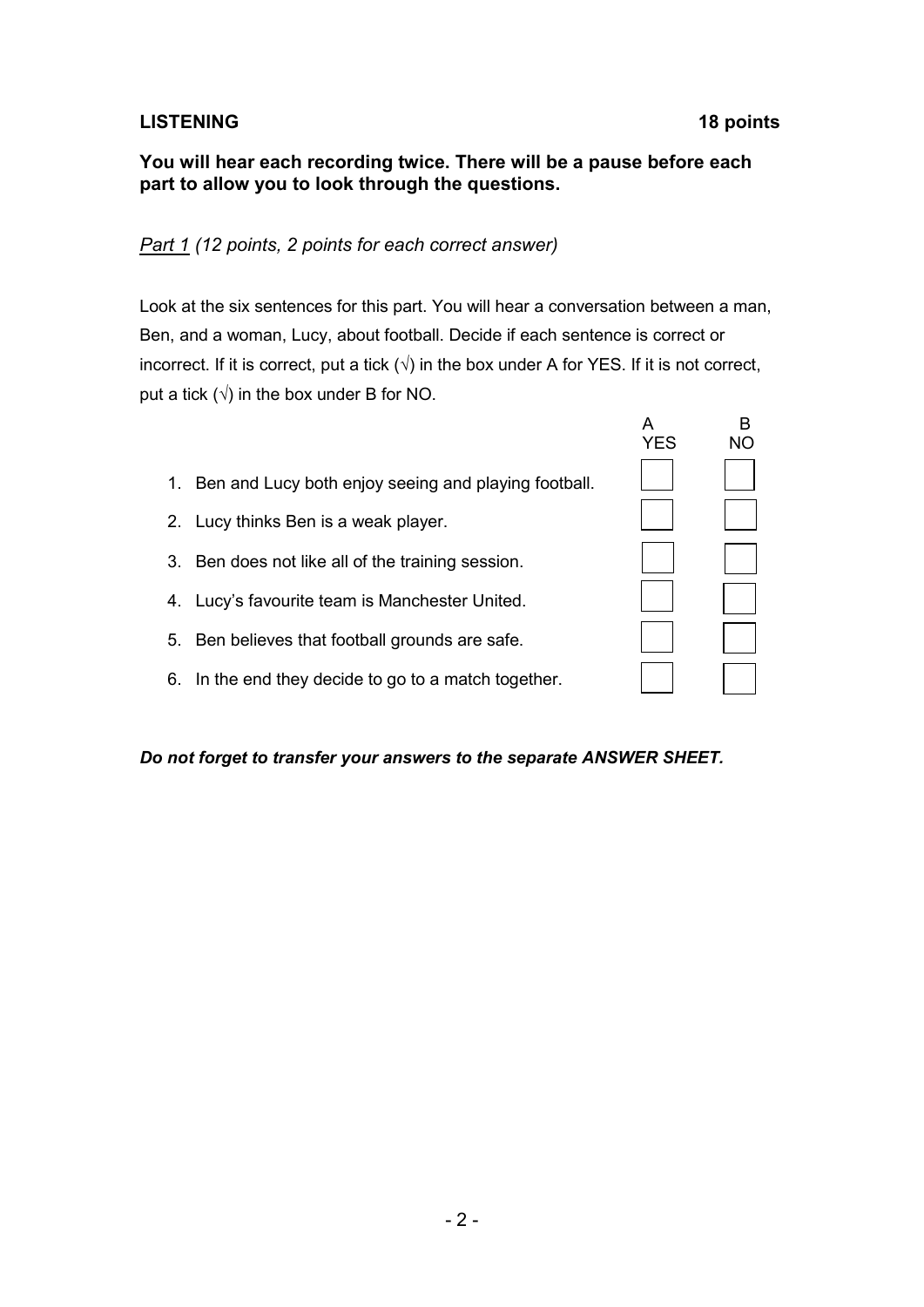You will hear a man talking about a race he entered with his wife. For each question choose the correct answer a, b or c.

- 1. What does David say about the good and bad days on the journey?
	- A. There were more bad days than good ones.
	- B. There were not many bad days.
	- C. There were only a few good days.
- 2. What is said about the cost of taking part in the race?
	- A. It cost them £30,000 each.
	- B. It cost a lot of money, time and effort.
	- C. David's work supported the couple financially.
- 3. What is true about the race?
	- A. There were two people in each boat.
	- B. There were 7 boats in the race.
	- C. The boat was 12 metres long.
- 4. What is true about the teams on the race?
	- A. There were six all female teams.
	- B. No other husband and wife team entered.
	- C. Two teams were only made up of women.
- 5. What was true of Hannah Snell?
	- A. She was a ship's captain in the 1700's.
	- B. She fought as a Marine.
	- C. She was killed in battle.
- 6. What does David say about the start of the race?
	- A. He wanted to beat the other families.
	- B. The weather conditions seemed excellent.
	- C. The teams were friendly with each other.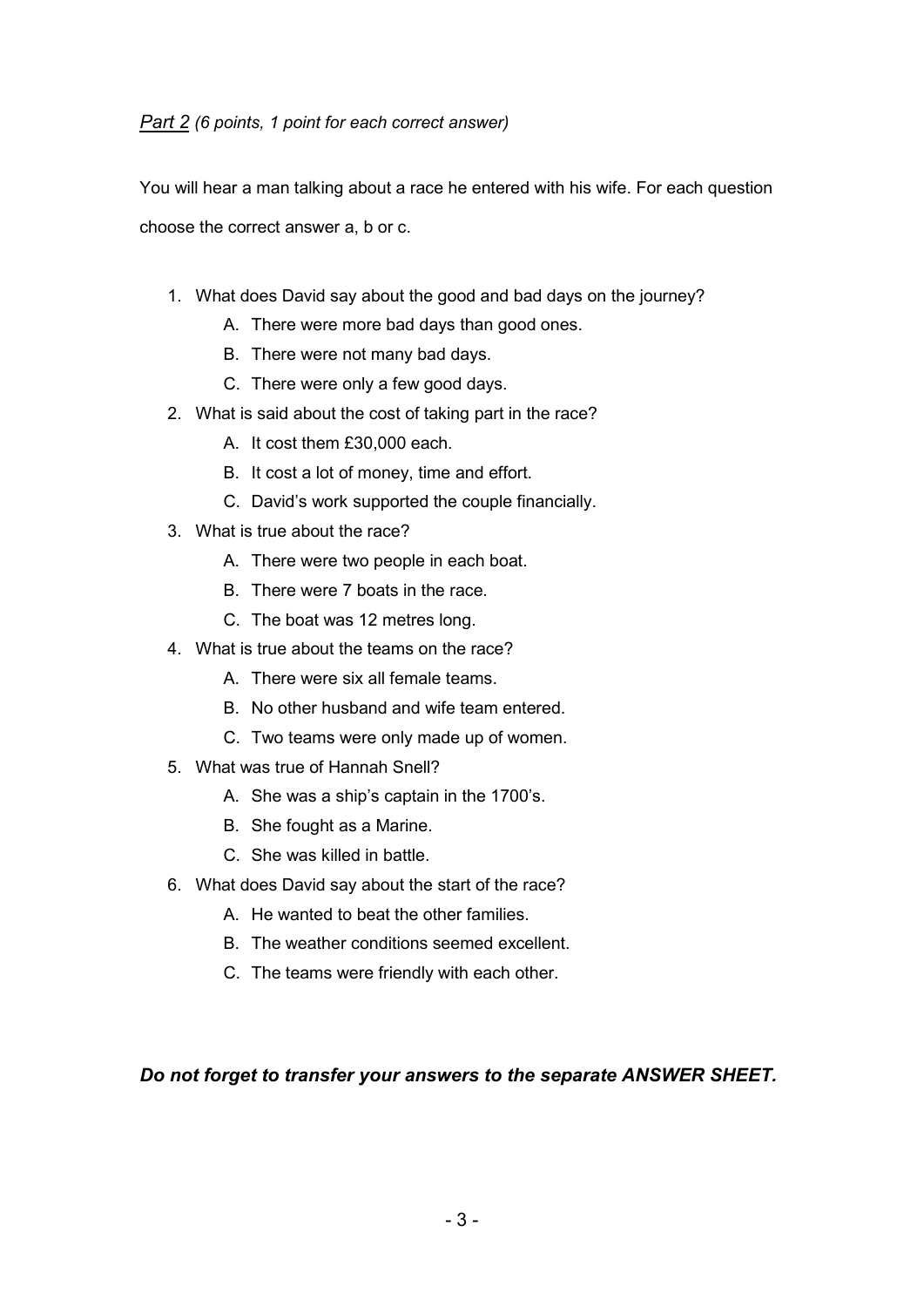# **READING 25 points**

*Part 1 (10 points, 2 points for each correct answer)*

*Read the following text and choose the correct answer a, b, c* or *d to questions 1-5.* 

#### **The Scorpion Family**

When my son Martin brought home his new pet, I wasn't exactly thrilled. 'How awful,' I hear you say, but don't judge me yet – it was an emperor scorpion! Martin told me that the emperor scorpion is one of the most popular scorpions that are kept as pets. 'They look big and frightening, 'he said, 'but they're not particularly dangerous to humans as their sting is quite harmless.' Well, it looked pretty dangerous to me!

Sam has escaped from his tank a few times, and I'll never forget the first time he did. We looked for him all over the house. Finally, I shone a torch behind the sofa and I saw something bright green. I didn't know it at the time, but when you shine a light on emperor scorpions, they become bright green. I thought it was one of my youngest son's toys. Imagine my horror when I picked it up!

Last year we bought Sam a partner called Samantha, and we were then the proud parents of an entire scorpion family. You should have seen the way Samantha carried her babies on her back. I was always afraid that she would drop them and that they would be injured, but she never did.

- 1. In this text, what is the writer describing?
	- A. her son's emperor scorpions.
	- B. the most popular family pets.
	- C. why scorpions are dangerous.
	- D. how to take care of scorpions.
- 2. What does the writer say about emperor scorpions?
	- A. They are expensive to feed.
	- B. They are popular pets.
	- C. They are very frightening.
	- D. They have a dangerous sting.
- 3. The first time the writer had to look for Sam, she
	- A. found him hiding behind a green toy on the sofa.
	- B. knew he would turn green if she shone a torch on him.
	- C. picked the scorpion up, not realising what it was.
	- D. searched for a long time without any success.
- 4. What does the writer say about the baby scorpions?
	- A. Their mother used to carry them on her back.
	- B. Their mother seemed afraid that she would drop them.
	- C. They were afraid of falling off their mother's back.
	- D. They made her feel very proud of her own family.
- 5. What might the writer say about her son's pet?
	- A. 'I wish my son would sell his family of emperor scorpions.'
	- B. 'I didn't like my son's choice of pet at first, but I do now.'
	- C. 'Emperor scorpions are dangerous and should not be bought as pets.'
	- D. 'My son's pets are awful, and they keep climbing out of their tanks.'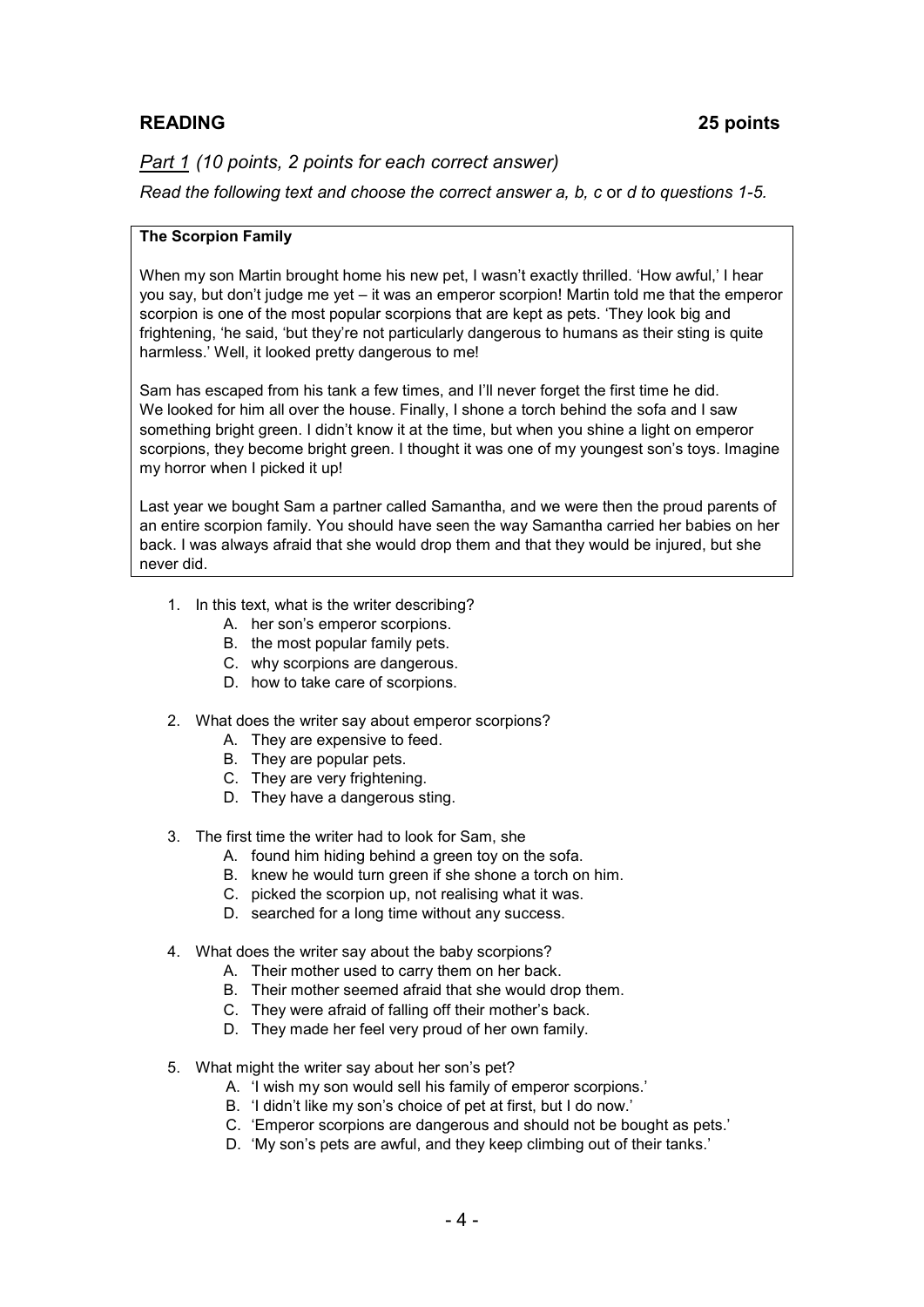# *Do not forget to transfer your answers to the separate ANSWER SHEET.*

*Part 2 (5 points, 1 point for each correct answer)*

*Look at the sign (left column) in each question. Someone asks you what it means. Mark the letter next to the correct explanation A, B, C or D – on your answer sheet.* 

| 1. KEEP MEDICINE OUT OF THE<br><b>REACH OF CHILDREN</b>                                                  | A Children cannot reach medicine.                                                                                                                                                                      |  |  |  |
|----------------------------------------------------------------------------------------------------------|--------------------------------------------------------------------------------------------------------------------------------------------------------------------------------------------------------|--|--|--|
|                                                                                                          | B Keep medicine where children can<br>easily reach it.<br>C Put medicine in a safe place where<br>children cannot get it.                                                                              |  |  |  |
|                                                                                                          |                                                                                                                                                                                                        |  |  |  |
|                                                                                                          | D Children are not allowed to take<br>medicine.                                                                                                                                                        |  |  |  |
| 2. THANK YOU FOR NOT<br><b>SMOKING</b>                                                                   | A. You mustn't smoke here.<br>B. You must say thank you to<br>smokers.<br>C. Say thank you if they let you<br>smoke.<br>D. Smoking is bad for your health.                                             |  |  |  |
| 3. BREAK GLASS IN CASE OF<br><b>FIRE</b>                                                                 | A. Broken glass may cause a fire.<br>B. When there is a fire, the glass<br>breaks.<br>C. If there is a fire, you should break<br>the glass to ring the alarm.<br>D. Be careful, there is broken glass. |  |  |  |
| 4. PICK YOUR OWN FRUIT AND<br>PAY INSIDE SHOP                                                            | A. Do not touch the fruit before<br>paying for it.<br>B. Choose your fruit and then pay<br>for it.<br>C. Damaged fruit must be paid for.<br>D. Self-service fruit is cheaper.                          |  |  |  |
| 5. PLEASE USE THE UPSTAIRS<br><b>WAITING ROOM IF YOU HAVE</b><br>AN APPOINTMENT WITH THE<br><b>NURSE</b> | A. Wait upstairs to see the nurse.<br>B. Go upstairs to make an<br>appointment with the nurse.<br>C. The nurse will tell you when it is<br>your turn.                                                  |  |  |  |
|                                                                                                          | D. The nurse can only see patients<br>with appointments.                                                                                                                                               |  |  |  |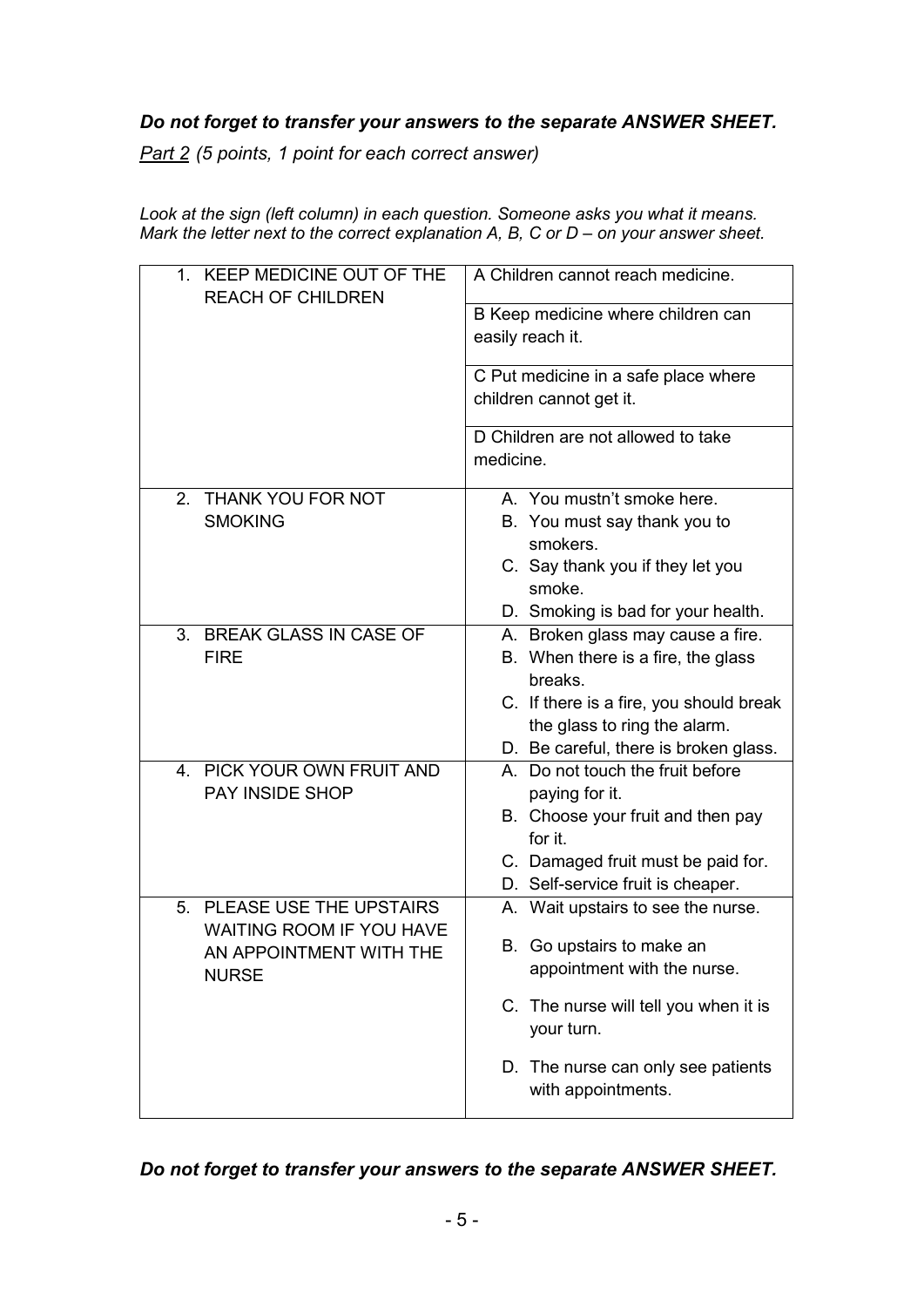### *Part 3 (10 points, 1 point for each correct answer)*

Read the text below and choose the correct word for each space. For each question, mark the letter next to the correct word (A, B, C or D) on your answer sheet. There is an example (0) at the beginning.

#### **MONEY**

What is money? The pound, the dollar or the franc are actually just (0) **like** a gram or a kilometre. The difference is that you can exchange money for something  $(1)$  .

A five pound note may buy a book, a huge bag of sweets, or a  $(2)$  of cinema tickets. But the note itself is only a printed (3) \_\_\_\_\_\_\_\_\_ of a paper which costs almost nothing to make. Thousands of years (4) \_\_\_\_\_\_\_\_\_ people didn't have money as we know (5) \_\_\_\_\_\_\_\_\_\_\_\_. There were no banks (6) \_\_\_\_\_\_\_\_\_\_ even shops. In those days Mr Green the farmer exchanged the corn he (7) grown for Mr Hive's honey. This was an exchange arranged between two (8) **Example 2**, each of whom had something that the other wanted. But in time, most societies invented their own 'currencies' (9) by that people could exchange more. The different currencies began to join together, which is why (10) everyone uses a national currency.

| 0  | $(A)$ like       | (B) as      | (C) similar  | (D) same    |
|----|------------------|-------------|--------------|-------------|
| 1. | (A) other        | (B) else    | (C) another  | (D) apart   |
|    | 2. (A) couple    | (B) double  | $(C)$ few    | (D) several |
| 3. | (A) slice        | (B) part    | $(C)$ side   | (D) piece   |
| 4. | (A) since        | (B) past    | (C) before   | $(D)$ ago   |
| 5. | $(A)$ them       | $(B)$ it    | $(C)$ some   | (D) that    |
|    | 6. (A) or        | (B) neither | $(C)$ and    | $(D)$ but   |
|    | 7. (A) did       | (B) was     | $(C)$ had    | (D) has     |
|    | 8. (A) jobs      | (B) people  | (C) things   | (D) goods   |
| 9. | $(A)$ for        | (B) by      | (C) because  | $(D)$ so    |
|    | 10. (A) tomorrow | (B) today   | (C) recently | $(D)$ soon  |